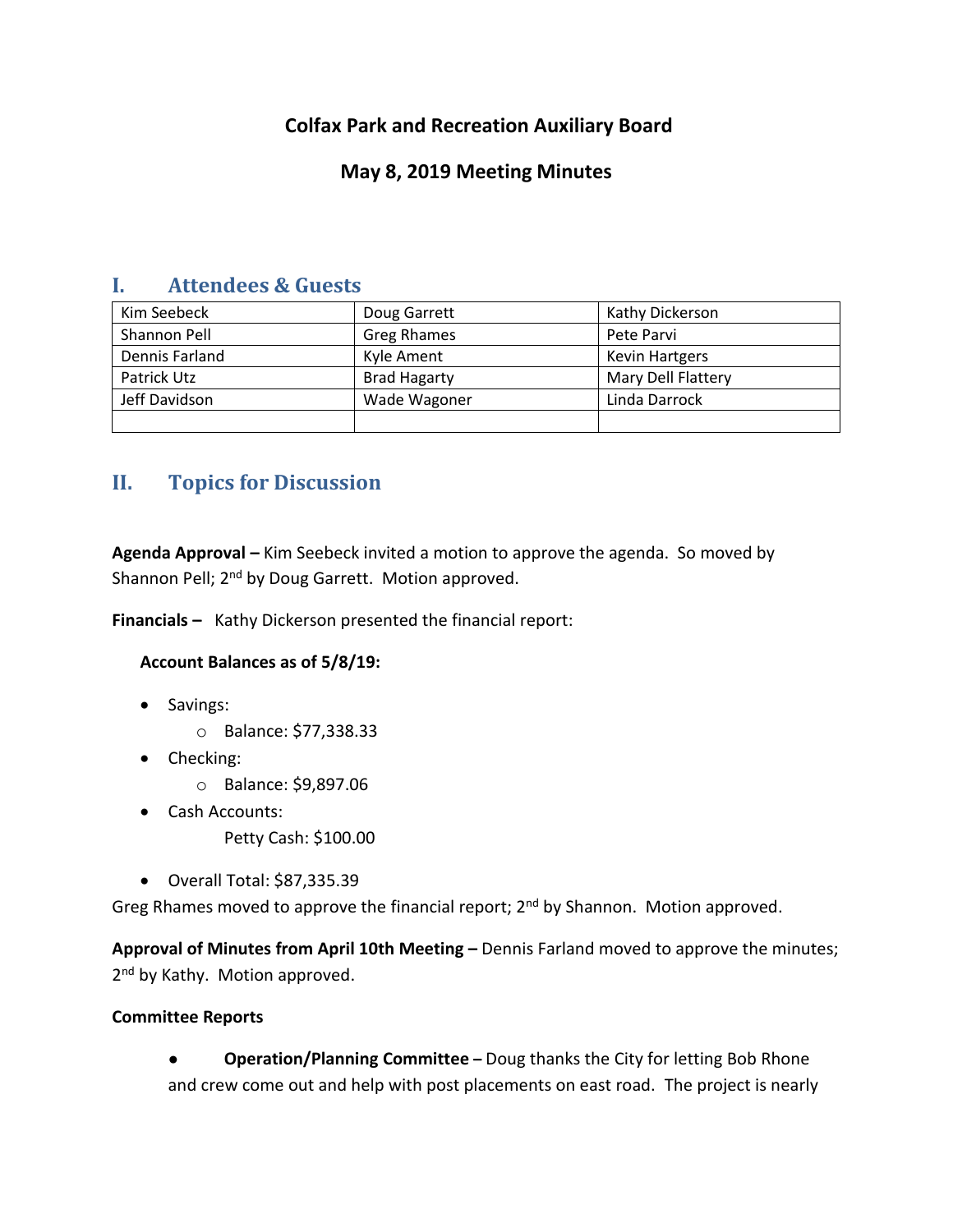complete but for the upper level overlooking the sand dunes – that has to be done with an alternative method. Doug also reported the pole building usage for archery may be limited to special requests, allowing for other uses. Discussion ensued. Next, Doug advised that volunteers are needed for the camping registration check – this involves checking the campground and noting campers then cross checking with the registration slips and accompanying funds deposited in the red drop box. The key to the drop box is kept in the top right drawer of the desk in the office. The volunteer completes the camping log, takes the deposit/registration slip and places it with the check/cash into the money bag in the bottom drawer of the same desk. So basically you're making sure the money matches the registration slip(s). This must be done nightly for one week. If no one is in the campground site, you don't need to check the red drop box. If a Board member encounters any problems, call the non-emergency police number and ask an officer to come out. Doug noted the need for new numerical signs for the new campsites; Dennis will work on those. Discussion ensued thereafter regarding other signage needed at the park. It was shared that the Facebook post regarding the new entrance sign at the park has had the most views of all our social media posts to date. We do want to light it. MidAmerican donated the necessary underground cable. Costs will involve the light itself and trenching under the road. Kevin Hartgers can get a quote on that and Greg too. The committee hopes to get it done by mid-June. Tony Edwards will begin to paint the east end of the inside of the block building soon. Further, Doug reported that corporate at Kum n Go is going to look into the possibility of adding an ADA walkway down behind the building for customer access to come down the back hill; if approved, QSP will pick up on this end to allow for access inside the park. Regarding the parking area in that vicinity, the committee is still working on a solution after Bob Rhone found concrete slabs about 6" under the ground. Doug noted that the recyclable bottles and cans at the park have never been retrieved and we need to have them removed; Kevin volunteered to take them. Lastly, the block building will be used on May 24 and June 6/7-6/9 for scheduled class and family reunions.

● **Promotions Committee** – Mary Dell advised the Board regarding her efforts to obtain volunteers from Colfax-Mingo HS for upcoming events. She spoke to someone at the HS about student volunteers for Kids Fishing Derby and/or Paddle Skedaddle and asked that the students be advised of the opportunity.

Paddle Skedaddle registrations presently number eight (8). Pat Utz advised it's going to be opened up to "run only" registrations for a \$25 fee aka "Skedaddle only." Volunteers for handing out water, time keeping, helping people in and out of kayaks, et cetera, are needed. Matt Scotton and some staff of Kinetic Edge Physical Therapy are planning to assist. Discussion re Fire Department assistance for both the Wacky Yakker